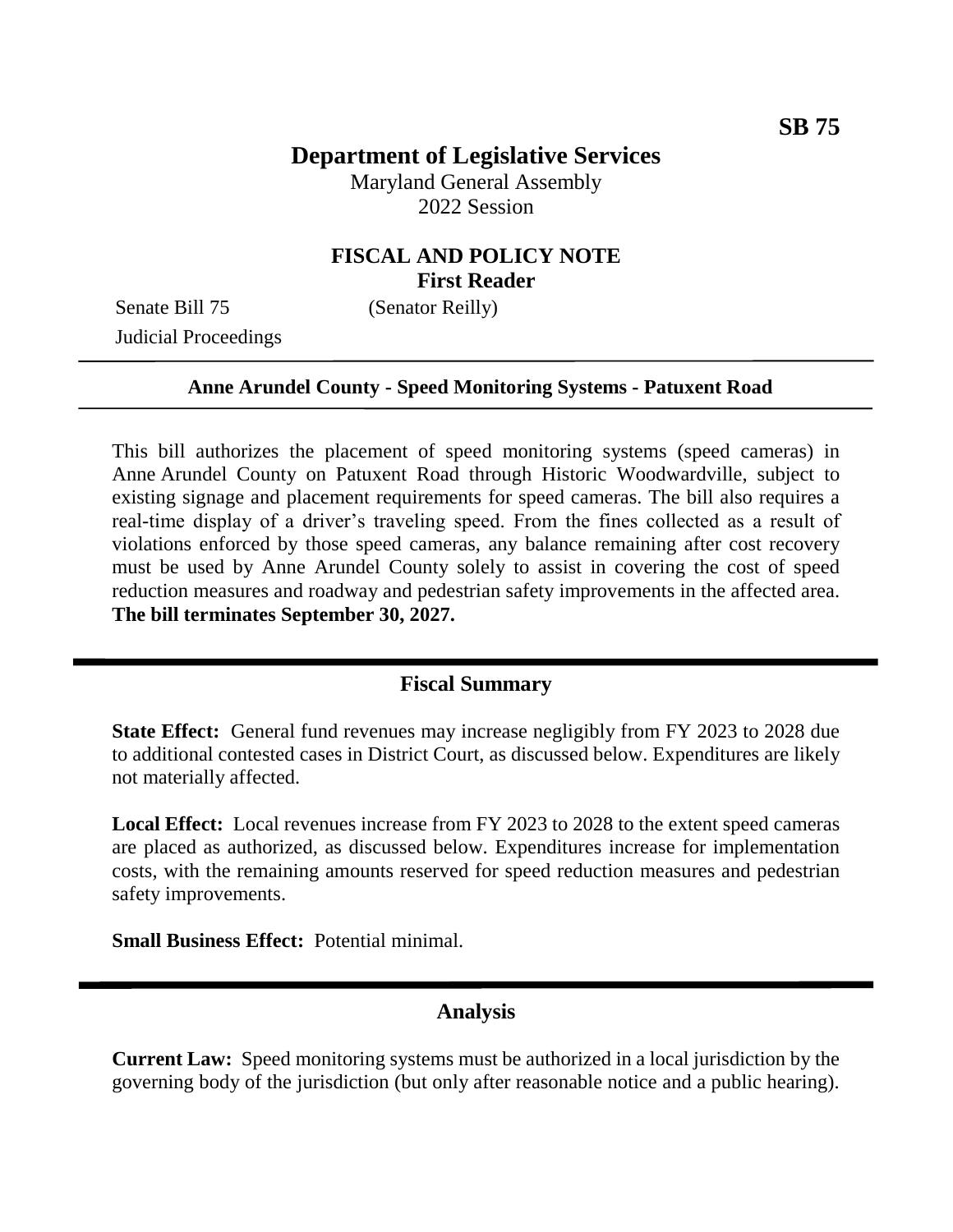Before activating a speed monitoring system, a local jurisdiction must publish notice of the location of the speed monitoring system on its website and in a newspaper of general circulation in the jurisdiction. In addition, the jurisdiction must also ensure that each sign that designates a school zone is proximate to a sign that (1) indicates that speed monitoring systems are in use in the school zone and (2) conforms with specified traffic control device standards adopted by the State Highway Administration. Similar requirements apply to speed cameras in other specified locations throughout the State (such as Maryland Route 175 in Anne Arundel County). Similarly, certain speed camera locations require that each sign indicating the use of a speed camera must be near a device that displays a real-time posting of the driver's speed.

Generally, from the fines generated by a speed monitoring system, the relevant jurisdiction may recover the costs of implementing the system and may spend any remaining balance solely for public safety purposes, including for pedestrian safety programs. However, if the balance of revenues after cost recovery for any fiscal year is greater than 10% of the jurisdiction's total revenues, the excess must be remitted to the Comptroller.

**State/Local Fiscal Effect:** Under the bill, the number of citations issued in Anne Arundel County is expected to increase. As a result, the number of individuals opting for a trial in District Court is also likely to increase. Accordingly, general fund revenues may increase negligibly, as fine revenues paid by individuals convicted in District Court are paid into the general fund. The increase in District Court caseloads can be handled with existing resources.

Local revenues increase from fiscal 2023 to 2028 to the extent that the authorization to place speed cameras is used.

Likewise, if the authorization is used, expenditures increase over the same time period to procure, install, and maintain the additional camera(s). Based on historical data and the use of speed camera systems in the State to date, the increase in revenues is likely to exceed the increase in expenditures. After cost recovery, the remaining revenues must be used by Anne Arundel County to make the required speed reduction measures and pedestrian safety improvements.

Although the exact increase in revenues cannot be projected because the number of cameras that might be placed and the number of citations that might be issued in the area affected by the bill is unknown, *for illustrative purposes only*, local revenues increase by \$71,175 in fiscal 2023 (reflecting the bill's October 1, 2022 effective date), by \$94,900 from fiscal 2024 through 2027, and by \$23,725 in fiscal 2028 (due to the bill's September 30, 2026 termination date) under the following assumptions:

- one speed camera is placed in the area authorized by the bill;
- the speed camera captures an average of 10 violations per day;

SB 75/ Page 2